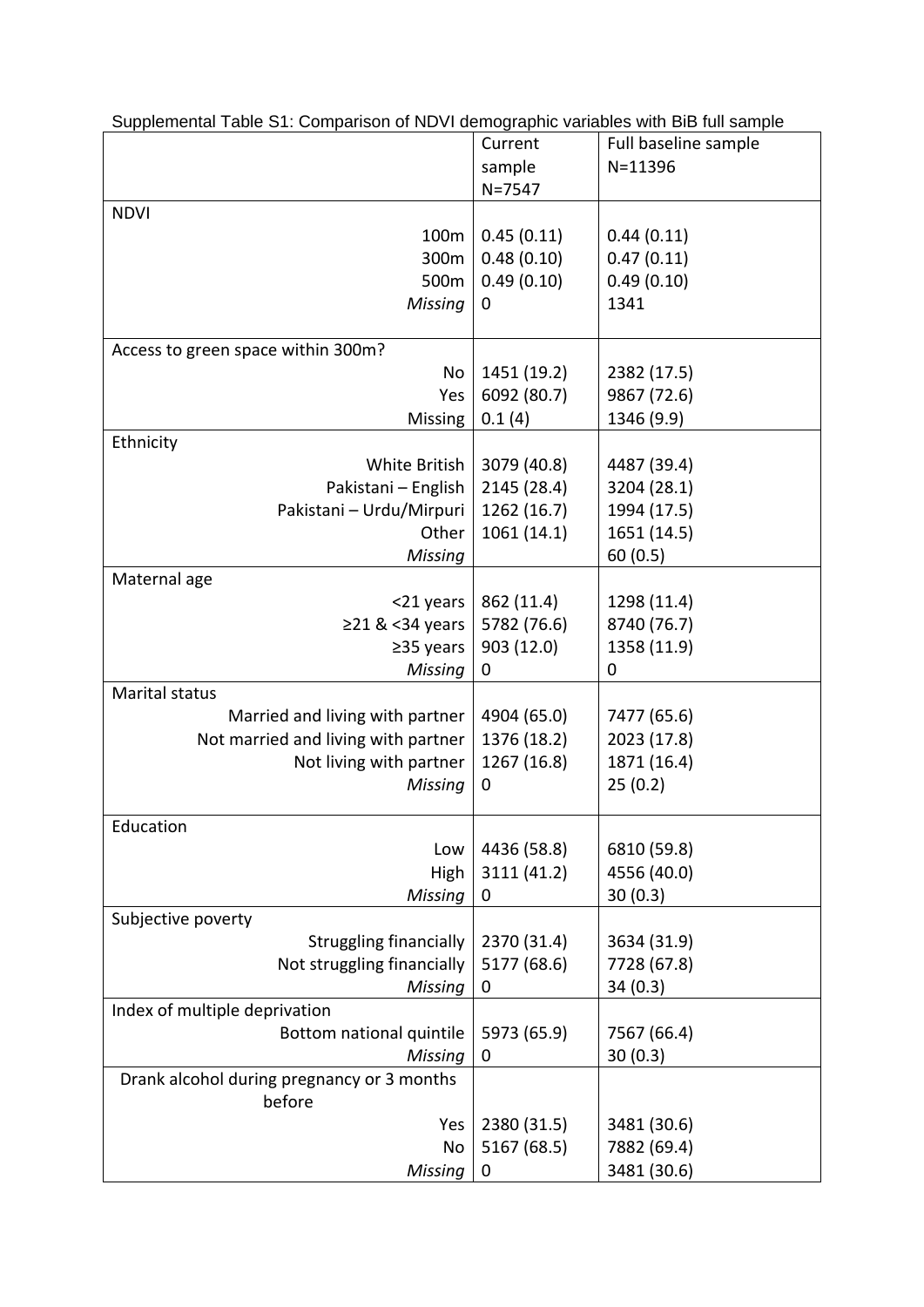|                          | Current     | Full baseline sample |
|--------------------------|-------------|----------------------|
|                          | sample      | $N = 11396$          |
|                          | $N = 7547$  |                      |
| Smoking during pregnancy |             |                      |
| Yes                      | 1348 (17.9) | 1871 (16.5)          |
| No                       | 6199 (82.1) | 9504 (83.6)          |
| Missing                  | 0           | 33(0.3)              |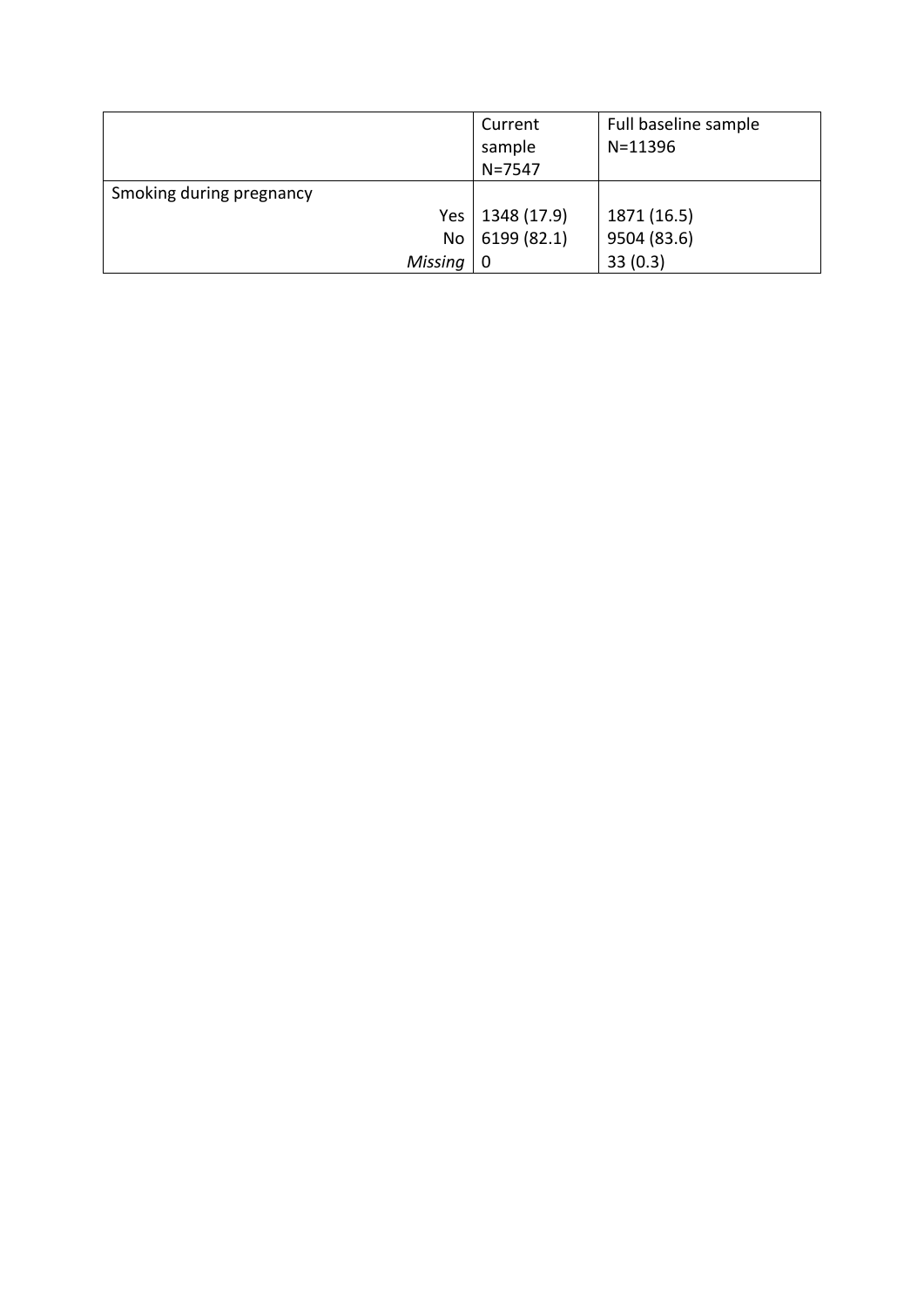

## Supplemental figure 1. Flow diagram of study participants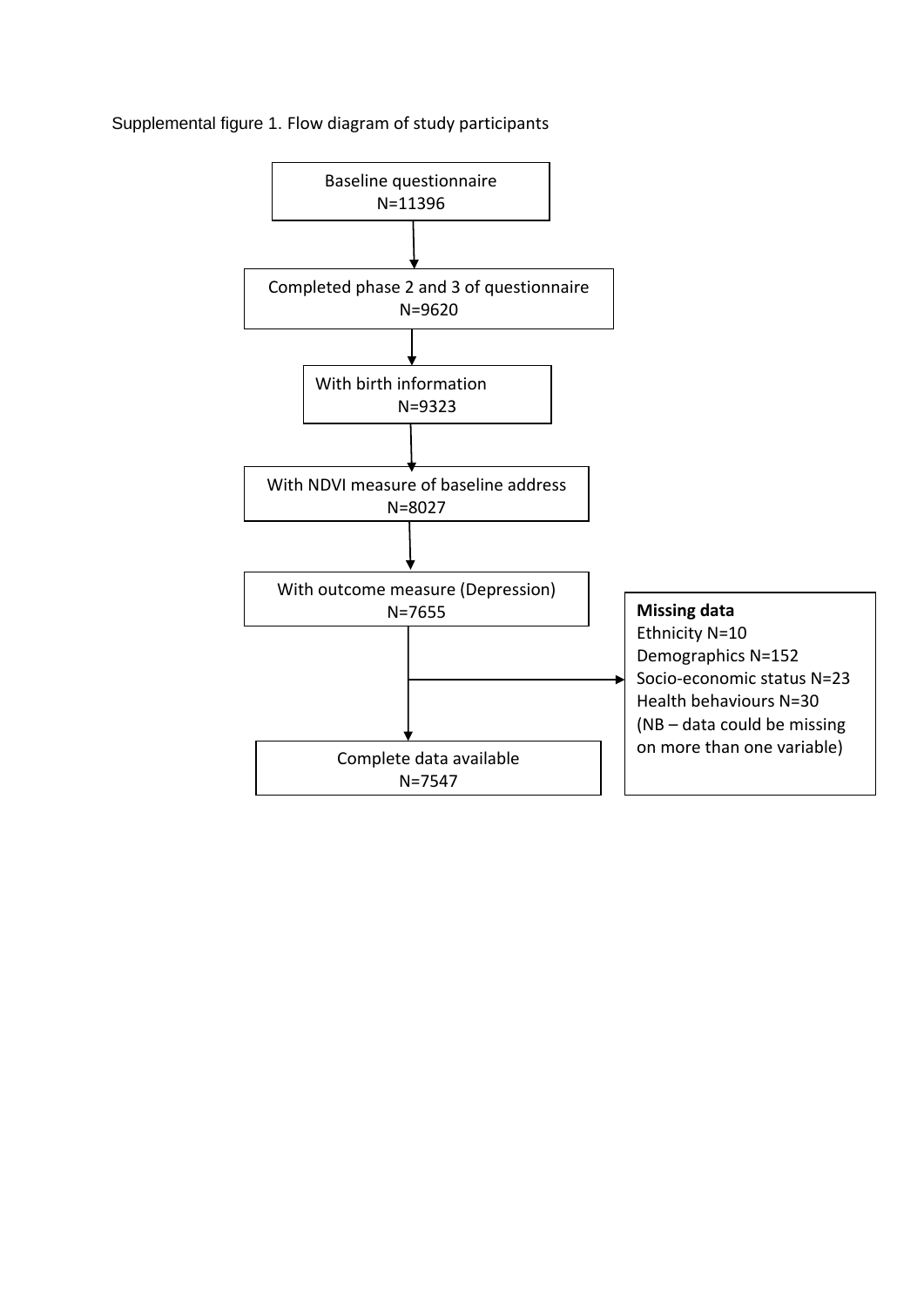## **Supplemental Table S2. NDVI scores and distance to green space >0.5 hectares by**

## **reporting of depressive symptoms**

|           |                          | No depressive | Reporting depressive |
|-----------|--------------------------|---------------|----------------------|
|           |                          | symptoms      | symptoms N=2530      |
|           |                          | $N = 5017$    |                      |
| NDVI 100m |                          |               |                      |
|           | Quintile 1 (least green) | 887 (60.8)    | 570 (39.1)           |
|           | Quintile 2               | 946 (64.1)    | 530 (35.9)           |
|           | Quintile 3               | 1059 (68.7)   | 482 (31.3)           |
|           | Quintile 4               | 1065 (69.5)   | 467 (30.5)           |
|           | Quintile 5 (most green)  | 1060 (68.8)   | 481 (31.2)           |
|           |                          |               |                      |
|           | Mean (SD)                | 0.45(0.11)    | 0.44(0.11)           |
|           | <b>IQR</b>               | 0.16          | 0.18                 |
| NDVI 300m |                          |               |                      |
|           | Quintile 1 (least green) | 886 (60.4)    | 580 (39.6)           |
|           | Quintile 2               | 940 (63.6)    | 539 (36.4)           |
|           | Quintile $3$             | 1044 (69.3)   | 463 (30.7)           |
|           | Quintile 4               | 1056 (68.4)   | 488 (31.6)           |
|           | Quintile 5 (most green)  | 1091 (70.3)   | 460 (29.7)           |
|           |                          |               |                      |
|           | Mean (SD)                | 0.48(0.10)    | 0.47(0.10)           |
|           | <b>IQR</b>               | 0.16          | 0.17                 |